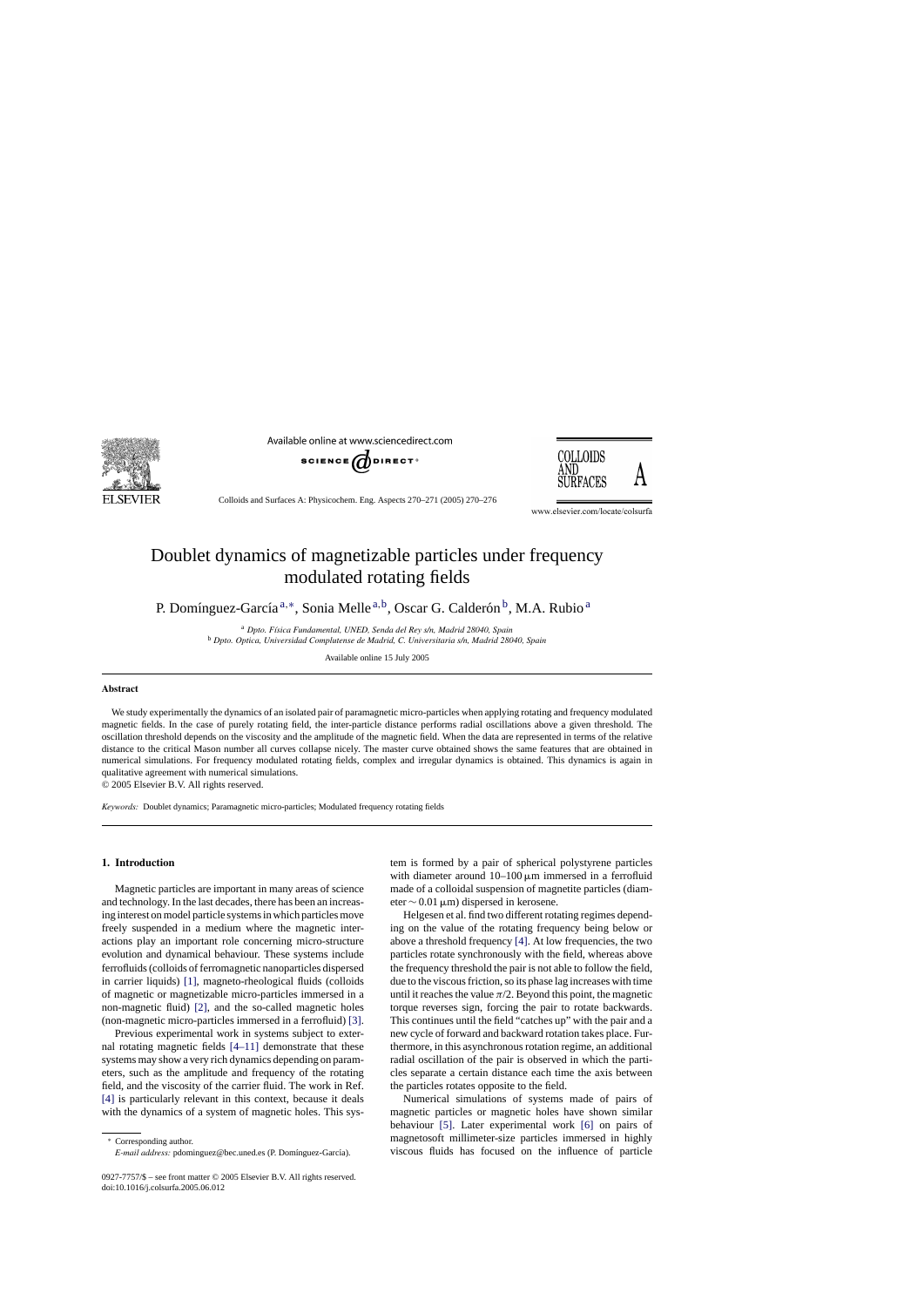surface conditions in the pair dynamics. Results concerning more complex systems of up to seven particles were briefly reviewed in Ref. [\[7\].](#page-6-0) Different rotational modes were found depending on the rotating field frequency. At very high frequencies, these modes became extremely complicated and chaotic states were found.

Experimental studies regarding the dynamics of manyparticle systems under rotating magnetic fields have been recently reported in magneto-rheological suspensions [\[8–11\]. I](#page-6-0)n these systems, the particles form chains that rotate with the field but lag behind with a retardation angle that depends on the experimental conditions. In those works, we were able to show that the dynamics of the field-induced structures under rotating fields is governed by the ratio of viscous to magnetic forces. A dimensionless parameter that measures the ratio of these two forces is the so-called Mason number, which has been defined as

$$
\mathrm{Ma} = \frac{12^2 \eta 2\pi f}{\mu_0 M^2} \tag{1}
$$

where  $\eta$  is the solvent viscosity, *f* the frequency of the rotating magnetic field,  $\mu_0$  the vacuum magnetic permeability, and M is the particle magnetization. With this definition, a value of Ma close to unity corresponds to the threshold of stability of a particle pair. Consequently, in the case of the manyparticle systems, the system dynamics shows a cross-over at  $Ma<sub>c</sub> \sim 1$ , above which the viscous forces dominate and inhibit the aggregation process.

Here, we report on an experimental study of the dynamics of an isolated pair of superparamagnetic particles under rotating magnetic fields. Following previous work [\[4–7\],](#page-6-0) we analyse the behaviour of the doublet with the rotating field frequency. In particular, we focus on general features of the system dynamical behaviour close to the threshold frequency for the radial oscillations. We also study the doublet dynamics when the external rotating field is itself frequency modulated. In this case, very complex and irregular behaviour is obtained. The results in both cases are also compared to numerical simulations, obtaining qualitative agreement.

## **2. Experimental and numerical methods**

#### *2.1. Experimental procedure*

We start from suspensions of monodisperse superparamagnetic particles in water supplied by *microParticles GmbH*. The particles are made of a polystyrene matrix that contains a certain amount of magnetite nanosized particles. The average particle diameter is  $8 \mu m$ . The viscosity of the carrier fluid can be varied by adding glycerol to the suspension. The suspension sample is confined between two quartz windows separated by a spacer that sets the gap between the windows to  $100 \mu m$ . A circulation thermostatic bath keeps the temperature during the experiments set at  $T = 282$  K.

When a magnetic field  $\vec{H}$  is applied, the particles in the suspension acquire a dipole moment  $\vec{m} = (4\pi/3)a^3\vec{M}$ , where  $\overrightarrow{M} = \chi \overrightarrow{H}$  and *a* are the particle magnetization and the radius, respectively, and  $\chi$  is the particle magnetic susceptibility. Then, due to dipolar interactions, the particles aggregate to form chains aligned in the field direction.

The experimental setup is shown in Fig. 1 that has been thoroughly described in Ref. [\[9\].](#page-6-0) The left panel displays the system used to generate the magnetic field which consists of two orthogonal pairs of coils driven by two arbitrary programmable function generators. In order to achieve a rotating magnetic field, we program in the function generators sinusoidal signals with a phase difference of  $\pi/2$ .

The right panel in Fig. 1 displays the video-microscopy setup used to record the images. Below our sample, there is a long working distance microscope (Navitar), with zoom capabilities, attached to a digital CCD camera. The images are recorded every 50 ms and subsequently analysed in the computer to calculate the distance between the centres of the two particles. [Fig. 2](#page-2-0) displays the process of image computer analysis. On the top part, the images of the former particles are presented, whereas in the lower part, there are the processed images.



Fig. 1. Experimental setup used to (a) generate the magnetic fields in the plane of the sample (*X* − *Y*) and (b) to record the images.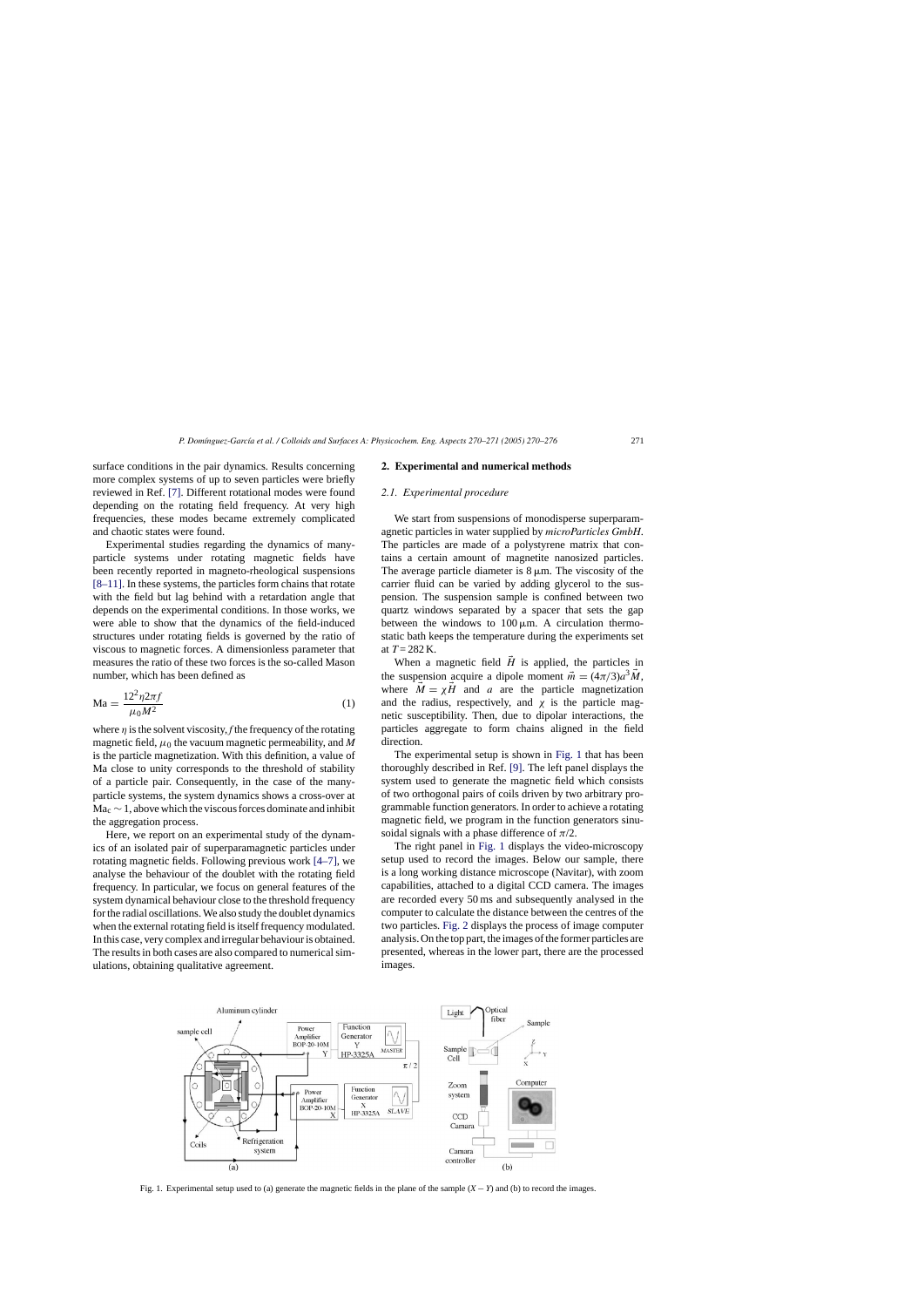<span id="page-2-0"></span>

Fig. 2. Doublet images analysis.

#### *2.2. Theoretical model*

The model used in the numerical simulations considers the evolution equations of a pair of spherical superparamagnetic particles suspended in a fluid of viscosity  $\eta$  and subject to a rotating magnetic field of frequency *f*. Consequently, the model ingredients are Stokes friction of the particles with the solvent, magnetic dipole–dipole interaction, and excludevolume force to keep particles from overlapping [\[12,13\]](#page-6-0) (for more details about the model, see Ref. [\[14\]\).](#page-6-0)

The dimensionless equations for the distance between particle centres, in units of the particle diameter, *R*, and the angle of the pair orientation,  $\varphi$ , are given by:

$$
\frac{dR}{d\tau} = \frac{2}{R^4} [1 - 3 \cos^2(2\pi ft_s \tau - \varphi)] + 2A \exp[-B(R - 1)]
$$
\n(2)

$$
\frac{d\varphi}{d\tau} = \frac{2}{R^5} \sin 2(2\pi ft_s \tau - \varphi)
$$
 (3)

where the temporal coordinate has been made dimensionless by using as typical time scale  $t_s \equiv 12^2 \eta/(\mu_0 M^2)$ , i.e.,  $\tau \equiv t/t_s$ . This time scale, *t*s, yields a dimensionless field rotation frequency equal to the Mason number  $2\pi f_s \equiv Ma$ , i.e., to the ratio of the viscous to magnetic forces. That means that in this model, the dynamics of the particle pair depends only on the Mason number. In the simulations here reported, the values given to the constants of the excluded volume force are  $A = 2$  and  $B = 10$  (see last term of Eq. (2)). In Eqs. (2) and (3), we have neglected the inertia term, which is reasonable for slow motion of particles of the size here considered, and the random thermal fluctuations, which again is a reasonable approximation when the dipolar interaction energy is much higher than  $k_B T$ .

# **3. Results**

Typical experimental results for the doublet dynamics under a purely rotating field are shown in [Fig. 3](#page-3-0) that correspond to a doublet immersed in a 30% glycerol in water solution under a magnetic field with amplitude 7.44 kA/m. These graphs are quite similar to those reported for different but closely related systems [\[4–6\].](#page-6-0)

In [Fig. 3\(a](#page-3-0)), we illustrate the temporal evolution of the distance between particle borders, *D*(*t*), for three different frequencies of the rotating field. Two different regimes appear depending on the field frequency. For frequencies smaller than a critical frequency (in this particular case,  $f_c = 0.25$  Hz), the two particles are always in contact during rotation, i.e., the inter-particle distance *D* shows very small fluctuations. For high frequencies, above this critical frequency, the distance between particle borders exhibits radial oscillations whose amplitude decreases when increasing the rotating field frequency. This is better appreciated in [Fig. 3\(b](#page-3-0)) where we plot the average inter-particle distance,  $D_{\text{mean}}$ , as a function of the rotating field frequency.

[Fig. 3\(c](#page-3-0)) shows the variation of the doublet rotation frequency with the field frequency. The doublet rotation frequency can be obtained from the temporal evolution of the angular coordinate in two methods: as the inverse of the time, the doublet needs to make a  $2\pi$  rotation or from the position of the peak of its Fourier transform. Both methods give undistinguishable results. The results in [Fig. 3\(c](#page-3-0)) can be interpreted as follows. Below the critical frequency for radial oscillations, the doublet rotates synchronously with the applied field. Slightly above the critical frequency, the doublet rotation frequency shows a decreasing trend, due to the large radial oscillations that lower the magnetic interaction between the particles and slow down the rotation. At larger values of the field frequency, the amplitude of the radial oscillations becomes very small and the doublet is able to rotate faster.

In [Fig. 3\(d](#page-3-0)), the dots represent the frequency of the radial oscillations as a function of field frequency. Note that the frequency of the radial oscillations can be defined only above the critical frequency. The frequency of the radial oscillations is an increasing function that can be fully explained in terms of the difference between the field rotation frequency and the doublet rotation frequency. Actually, the cause the radial oscillation appears because the particles repel each other when the field is orthogonal to the doublet axis. More-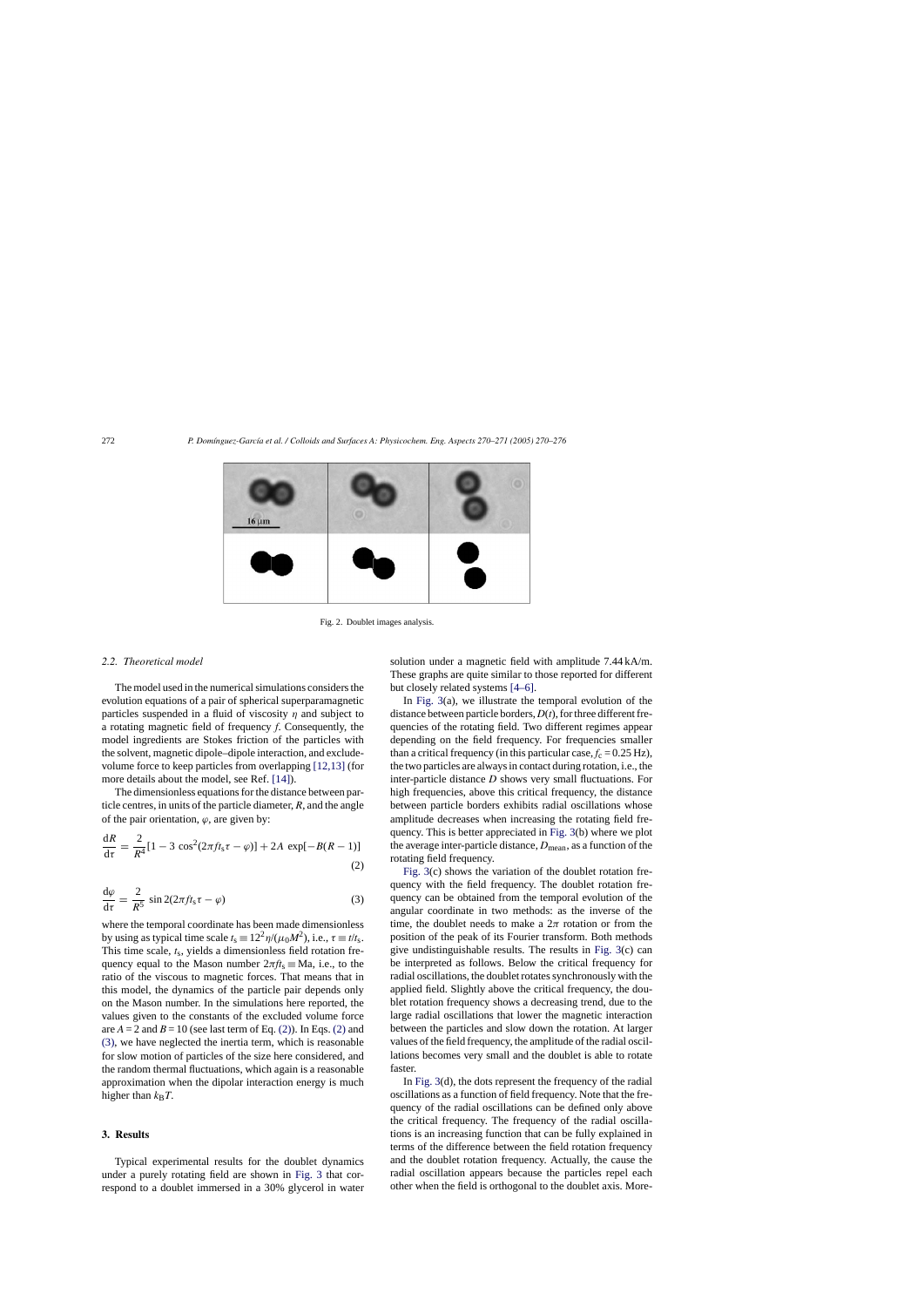<span id="page-3-0"></span>

Fig. 3. (a) Example of experimental temporal evolution of distance between particle borders *D*(*t*), (b) average distance between particle borders, (c) frequency of the radial oscillations, and (d) doublet rotation frequency as a function of the rotating field frequency *f*, for a 30% glycerol in water suspension and a magnetic field amplitude of 7.44 kA/m.

over, Fig. 3(c) shows that above the critical frequency the field rotates faster than the doublet. This makes that the fielddoublet orthogonality condition is fulfilled twice during the time  $t_{\text{ft}}$  needed for the field to gain a full turn over the doublet. During that time, the doublet would make  $n = t$ ft $f$ rigid doublet turns, while the field would make  $n + 1 = t_{\text{ff}} f$  turns. Therefore,  $t_{\text{ft}} = (f - f_{\text{rigid doublet}})^{-1}$ . Now, in the time  $t_{\text{ft}}$  the doublet makes two radial oscillations and, consequently, the frequency of the radial oscillations is  $f_{radial} = 2(f - f_{rigid\ doublet})$ . The solid line in Fig. 3(d) represents the results of applying this formula to the data in Fig. 3(c). The agreement is extremely good.

To analyse the interplay between viscous and magnetic forces [\[10\]](#page-6-0) in the doublet dynamics, we have measured the dependence of the average inter-particle distance on the field frequency for different viscosities and magnetic field strengths. The results are shown in Fig. 4. The behaviour is, in all cases, qualitatively similar to the one shown in Fig. 3(b), but the critical frequency in each curve takes different values depending on the experimental conditions.

According to previous work in many-particle magnetorheological suspensions [\[10\],](#page-6-0) the particle dynamics is governed by the Mason number. Thus, it is expected that all curves in Fig. 4 collapse into a single one when plotted against the Mason number. Unfortunately, the magnetization curve of these particles is not available to us. However, a comparison between experimental and simulation results can be made in terms of the behaviour of the average distance between particle borders as a function of the relative distance to the critical value of the Mason number, namely  $(Ma - Ma_c)/Ma_c$ ; in the case of the simulations,  $Ma_c = 1.15$ .

This comparison is shown in [Fig. 5\(a](#page-4-0) and b). Both the experimental and the simulation curves show the same general features: a levelling off at the lower values of the control parameter, and a possible power-law behaviour, with expo-



Fig. 4. Logarithmic experimental radial distance between both particle borders as a function of the rotating field frequency for different experimental conditions.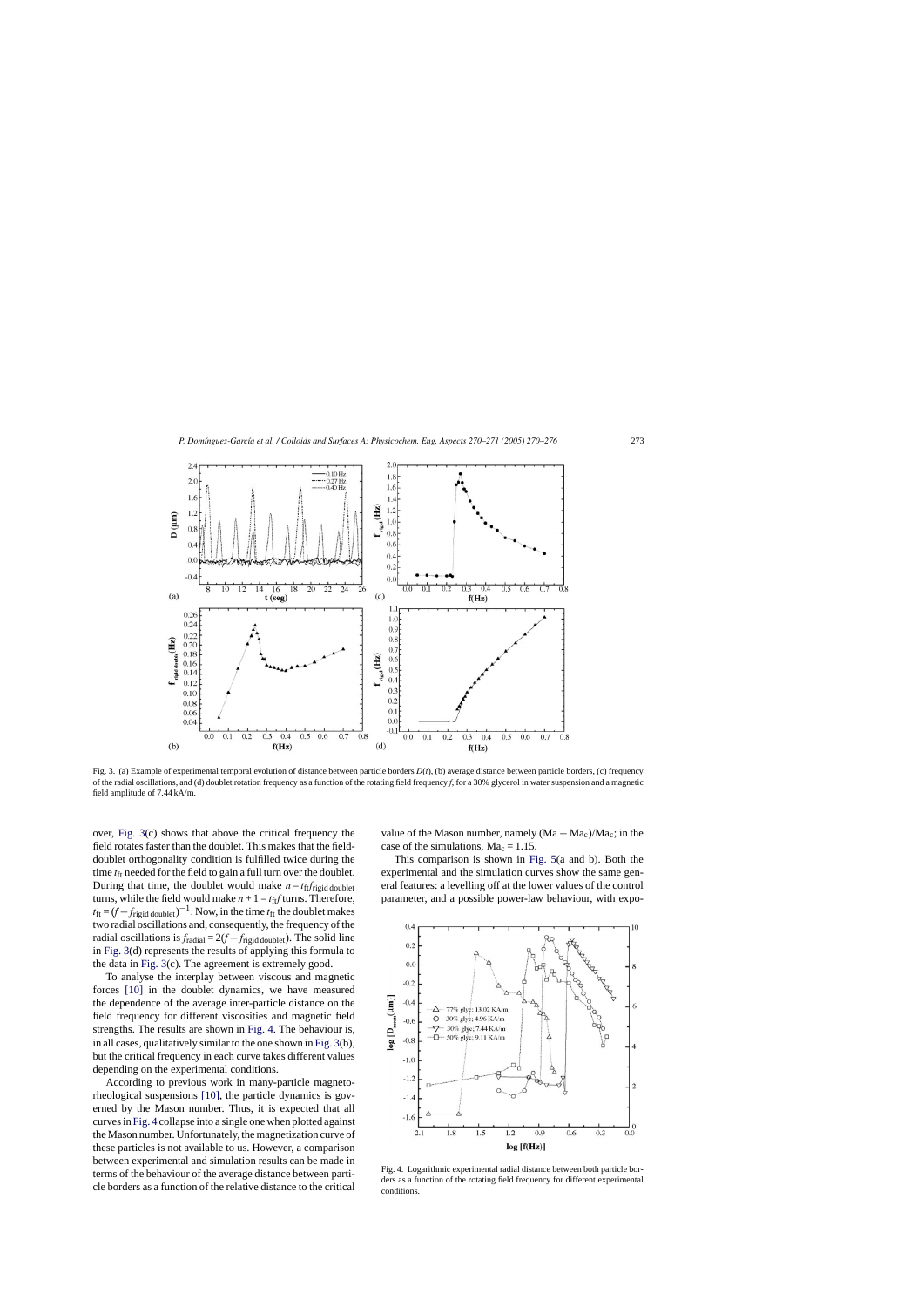<span id="page-4-0"></span>

Fig. 5. Experimental (a) and numerical (b) radial distance between particle borders as a function of (Ma − Mac)/Mac.

nent ∼−0.86 at large values of (Ma – Ma<sub>c</sub>)/Ma<sub>c</sub>. The dashed line in Fig. 5 is just a guide for the eye.

The main discrepancy between experiments and simulations appears in the amplitude of the radial oscillation, the experimental values being smaller by a factor slightly larger than 2. Several physical mechanisms may be at work to diminish the amplitude of the radial oscillation. For instance, hydrodynamic interaction of the particles with the lower glass plate (particles are denser than the carrier fluid) adds some extra viscous dissipation which may be thought of as an increase in Ma. This effective increase in Ma would cause a decrease in the amplitude of the radial oscillation according to Fig. 5(a and b). Another possible mechanism is particle–particle hydrodynamics interaction. Once the doublet is formed, lubrication forces oppose the separation motion and this opposition would necessarily lower the amplitude of the radial oscillation.

## **4. Modulated rotating field frequency**

The more complex regime exhibited by the doublet corresponds to the radial oscillations, where the inter-particle distance presents a periodic behaviour. However, a perturbation of the rotating field frequency can change dramatically the doublet motion. To illustrate this phenomenon, we perturb the doublet dynamics by introducing a periodic modulation of the rotating field frequency *f*, i.e.,

$$
f \to f = f_0 + \Delta \Omega \sin(2\pi \Omega t) \tag{4}
$$

where  $f_0$  is the average rotating field frequency,  $\Delta \Omega$  the amplitude of the modulation, and  $\Omega$  is the modulation frequency. With this type of perturbation, we look for some kind of resonant behaviour when the modulation frequency  $\Omega$  approaches the value of the frequency of the radial oscillations with no modulation, i.e., when  $\Omega$  is close to  $f_{\text{radial}}(f_0)$ .

In the experiments, we used  $H = 4.96$  kA/m and 30% glycerol in water solution as carrier fluid. The critical frequency for the radial oscillations is then  $f_c = 0.13$  Hz. We have used an average rotating field frequency approximately double than the critical one, i.e.,  $f_0 = 0.23$  Hz, and a small modulation amplitude  $\Delta \Omega = 0.01$  Hz. That means that the instantaneous field frequency  $f(t)$  is well above the critical frequency at all times. The corresponding frequency of the radial oscillations without modulation at  $f_0$  is  $f_{radial}(f_0) = 0.3$  Hz.

We have performed numerical simulation by means of Eqs. [\(2\)](#page-2-0) and [\(3\)](#page-2-0) and taking  $Ma(t) = 2\pi t_s f(t)$ . The critical Mason number is Ma<sub>c</sub>  $\cong$  1.15. Then, we use an average dimensionless rotating frequency,  $Ma<sub>0</sub>$ , double than the critical one, i.e.,  $Ma<sub>0</sub> = 2.3$ , and a dimensionless modulation amplitude of 0.01.

In the analysis of the doublet dynamics as a function of the modulation frequency  $\Omega$ , we found several different dynamical regimes that are plotted in [Fig. 6,](#page-5-0) where left panels correspond to experiments and right panels to simulations, respectively. At very small values of  $\Omega$ , the doublet behaves as in the case without modulation, i.e., the radial periodic oscillations are present with the expected frequency  $f_{radial}(f_0)$ (see [Fig. 6](#page-5-0) (top)). However, at intermediate values of  $\Omega$  – but lower than  $f_{radial}(f_0)$  – the pair motion presents a very irregular behaviour. In particular (see [Fig. 6](#page-5-0) (middle)), at certain modulation frequencies, big amplitude oscillations occur, which separate both particles and keep them apart during long time periods (tens of seconds).

These large oscillations yield large values of the average inter-particle distance, as shown in [Fig. 7\(a](#page-6-0) and b), where the average inter-particle distance is plotted as a function of the modulation frequency for experiments and simulations, respectively. We observe peaks in the central region of modulation frequencies which correspond to the big oscillations mentioned above.

Both curves in [Fig. 7\(a](#page-6-0) and b) show pronounced maxima at a modulation frequency  $\Omega \sim 0.23$  Hz. Note that this value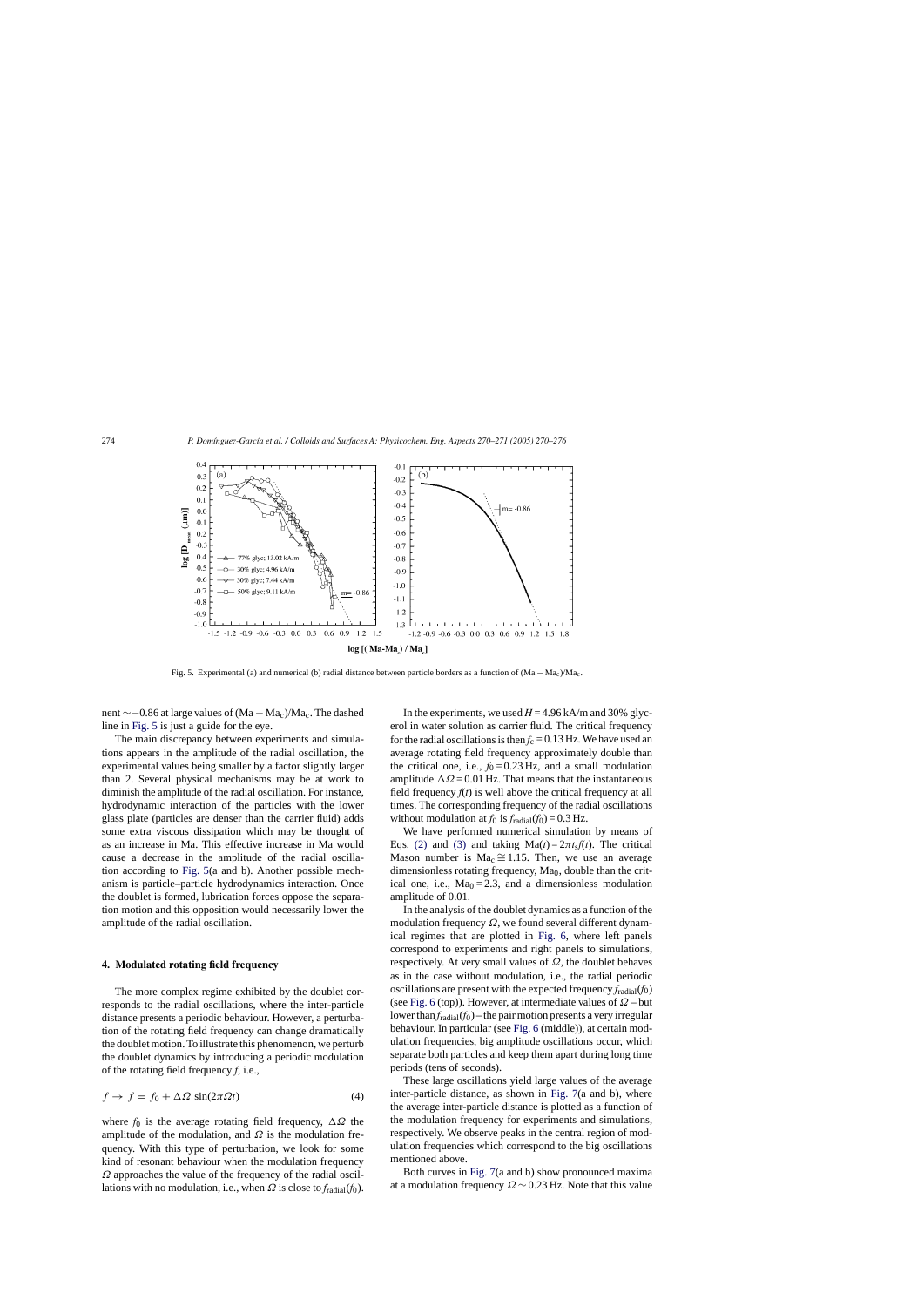<span id="page-5-0"></span>

Fig. 6. Experimental (left) and theoretical (right) temporal evolution of inter-particle distance; (top)  $\Omega = 0.01$  Hz, (middle)  $\Omega = 0.21$  Hz, and (bottom)  $Ω = 0.33$  Hz.

coincides with the average rotating field frequency  $f_0$ . Note that when  $\Omega = f_0$  the field rotation is not uniform in time but is certainly periodic with frequency  $\Omega$ . Another peak can be appreciated in [Fig. 7\(a](#page-6-0) and b) at  $\Omega \sim 0.15$  Hz. This is close to the critical frequency for the radial oscillations  $f_c = 0.13$  Hz.

When the modulation frequency  $\Omega$  is close to the frequency of the radial oscillation without modulation  $f_{radial}(f_0)$ , the doublet motion becomes more regular, as shown in Fig. 6 (bottom). In particular, the graph corresponding to the numerical results shows a signal with well-defined frequencies close to  $f_{radial}(f_0)$  and  $2f_{radial}(f_0)$ . This more regular signal is accompanied by a decrease of the average distance between particle borders, even below the one corresponding to the case without modulation, as can be seen in the region of high frequencies  $\Omega$  ~ 0.4 Hz in [Fig. 7.](#page-6-0)

Hence, we may say that the dynamical behaviour obtained in the numerical simulations is in qualitative agreement with the experimental one. However, also in the case of the frequency modulated magnetic field, the amplitude of the radial oscillations in the experiments is consistently smaller than in the simulations. It is appealing to conjecture that the same explanation suggested in the case of the non-frequency modulated rotating field may be likely applied.